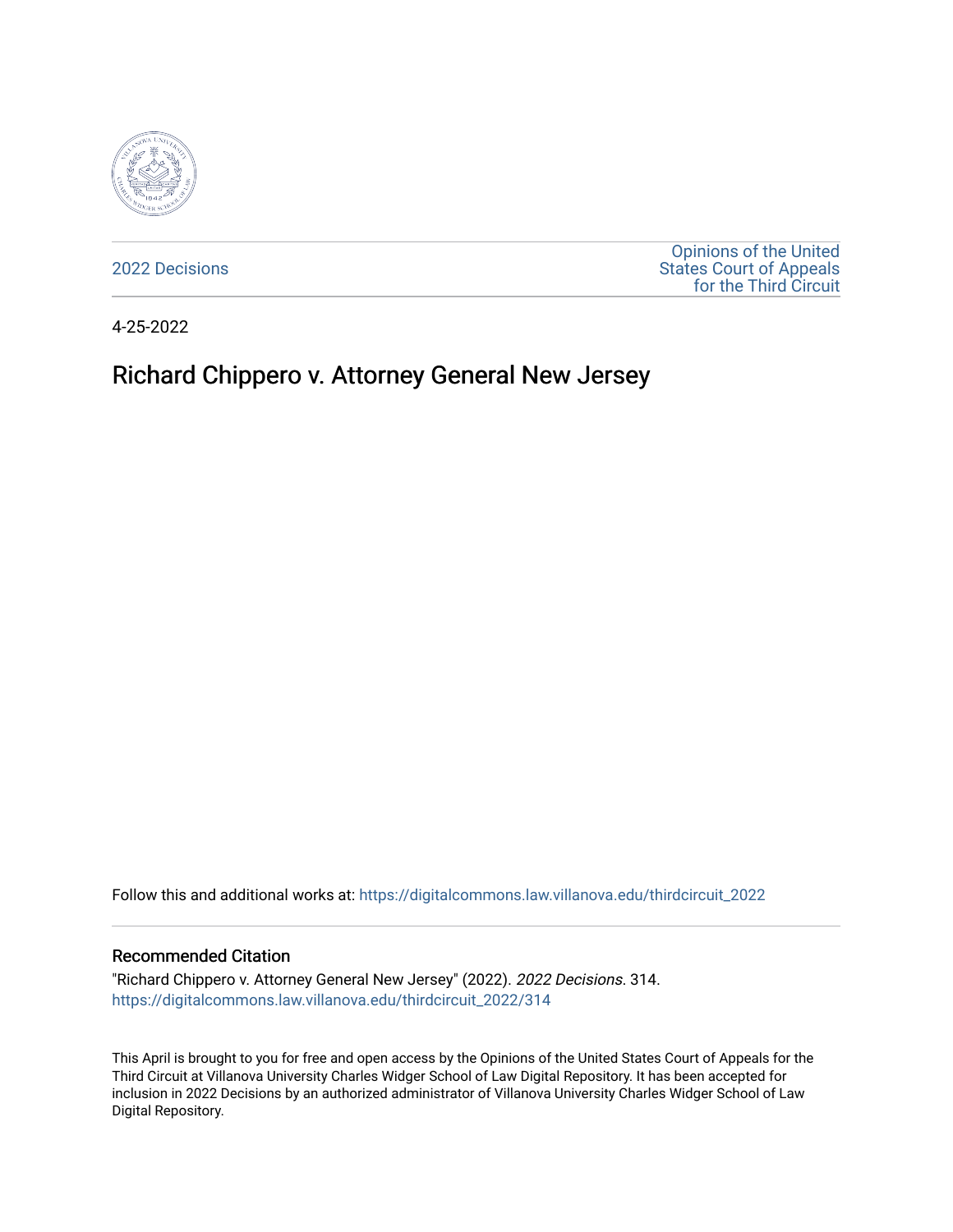#### **NOT PRECEDENTIAL**

### UNITED STATES COURT OF APPEALS FOR THE THIRD CIRCUIT

\_\_\_\_\_\_\_\_\_\_\_\_\_\_

No. 20-1361 \_\_\_\_\_\_\_\_\_\_\_\_\_\_

## RICHARD CHIPPERO, Appellant

v.

# ATTORNEY GENERAL NEW JERSEY; ADMINISTRATOR NORTHERN STATE PRISON

\_\_\_\_\_\_\_\_\_\_\_\_\_\_

On Appeal from the United States District Court for the District of New Jersey (D.C. No. 3-15-cv-06272) District Judge: Honorable Brian R. Martinotti

\_\_\_\_\_\_\_\_\_\_\_\_\_\_

Submitted Under Third Circuit L.A.R. 34.1(a) March 31, 2022

\_\_\_\_\_\_\_\_\_\_\_\_\_\_

Before: CHAGARES, Chief Judge, SHWARTZ, Circuit Judge, and ROSENTHAL, District Judge.\*

> (Filed:April 25, 2022) \_\_\_\_\_\_\_\_\_\_\_\_\_\_

## OPINION\*\* \_\_\_\_\_\_\_\_\_\_\_\_\_\_

ROSENTHAL, District Judge.

<sup>\*</sup> Honorable Lee H. Rosenthal, Chief U.S. District Judge for the Southern District of Texas, sitting by designation.

<sup>\*\*</sup> This disposition is not an opinion of the full Court and, pursuant to I.O.P. 5.7, does not constitute binding precedent.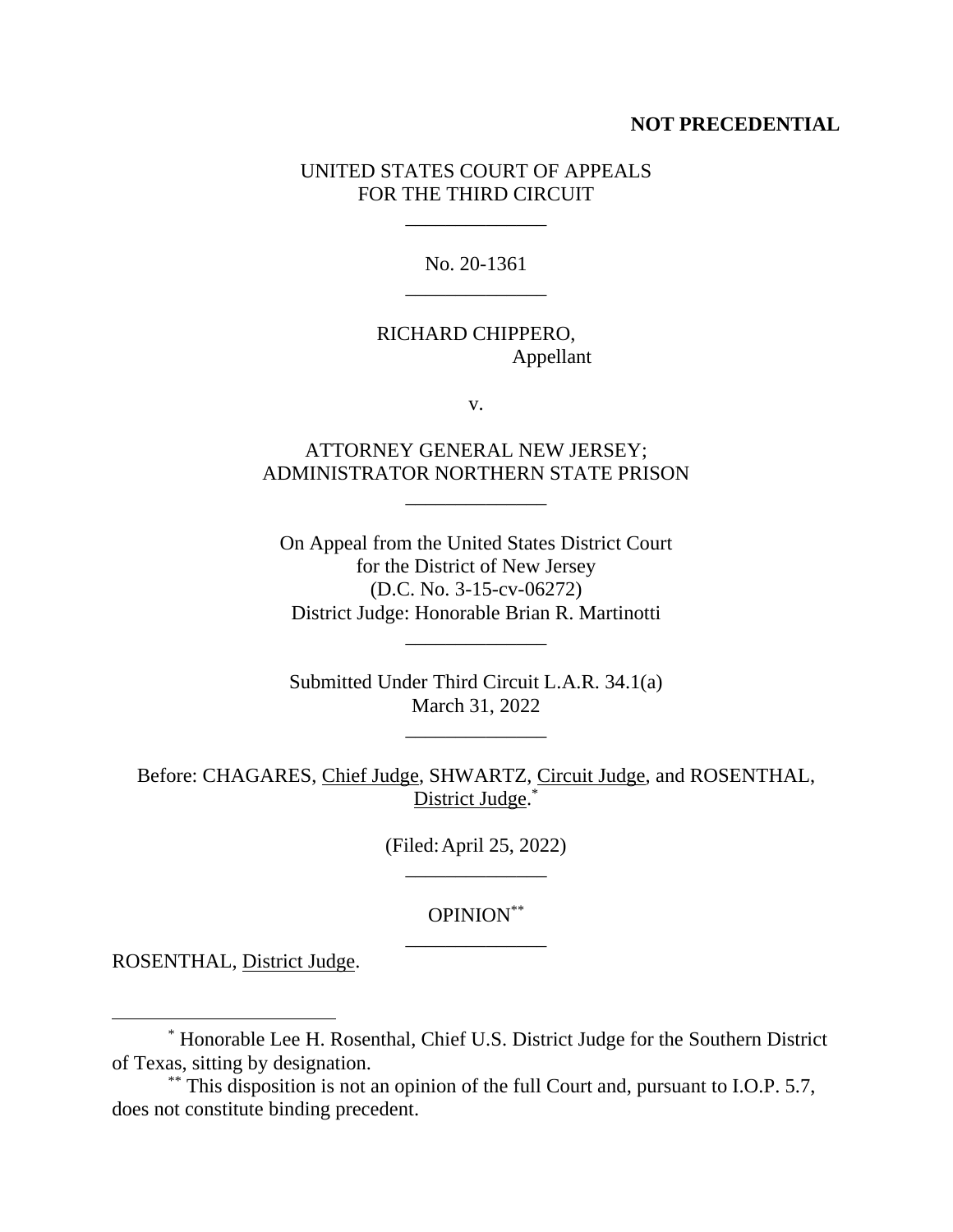Richard Chippero appeals the District Court's denial of his petition for a writ of habeas corpus under 28 U.S.C. § 2254. Chippero was convicted in 2003 of purposeful or knowing murder and possession of a weapon for an unlawful purpose under N.J. STAT. ANN. § 2C:11-3 and N.J. STAT. ANN. § 2C:39-4. He is serving a life sentence with no possibility of parole until he has served thirty years. Chippero argues that the trial evidence was insufficient to support his convictions, violating due process. Because we conclude that it was not objectively unreasonable for the state court to decide that a reasonable jury could have found Chippero guilty, we will affirm.

I

This case arises from the July 1991 stabbing death of Ermina Rose Tocci, a fortyyear-old white woman. Chippero, then a twenty-three-year-old white male, lived in the same mobile home park. Tocci's death was reported by John Simmons, a fifty-two-yearold black man who lived with Tocci. Chippero argues that the evidence pointed more to Simmons than to him and that it was insufficient.

The evidence included testimony by the law-enforcement officers who first responded to the 911 call from Simmons. The officers testified that they did not know and did not reveal details about how Tocci had been killed during the first hour and a half after they were at the crime scene. The jury also heard testimony from neighbors that on the night of the murder, Chippero had told them details about Tocci's death before the investigating officers knew or released that information.

The medical examiner testified about the likely weapon and time of death. A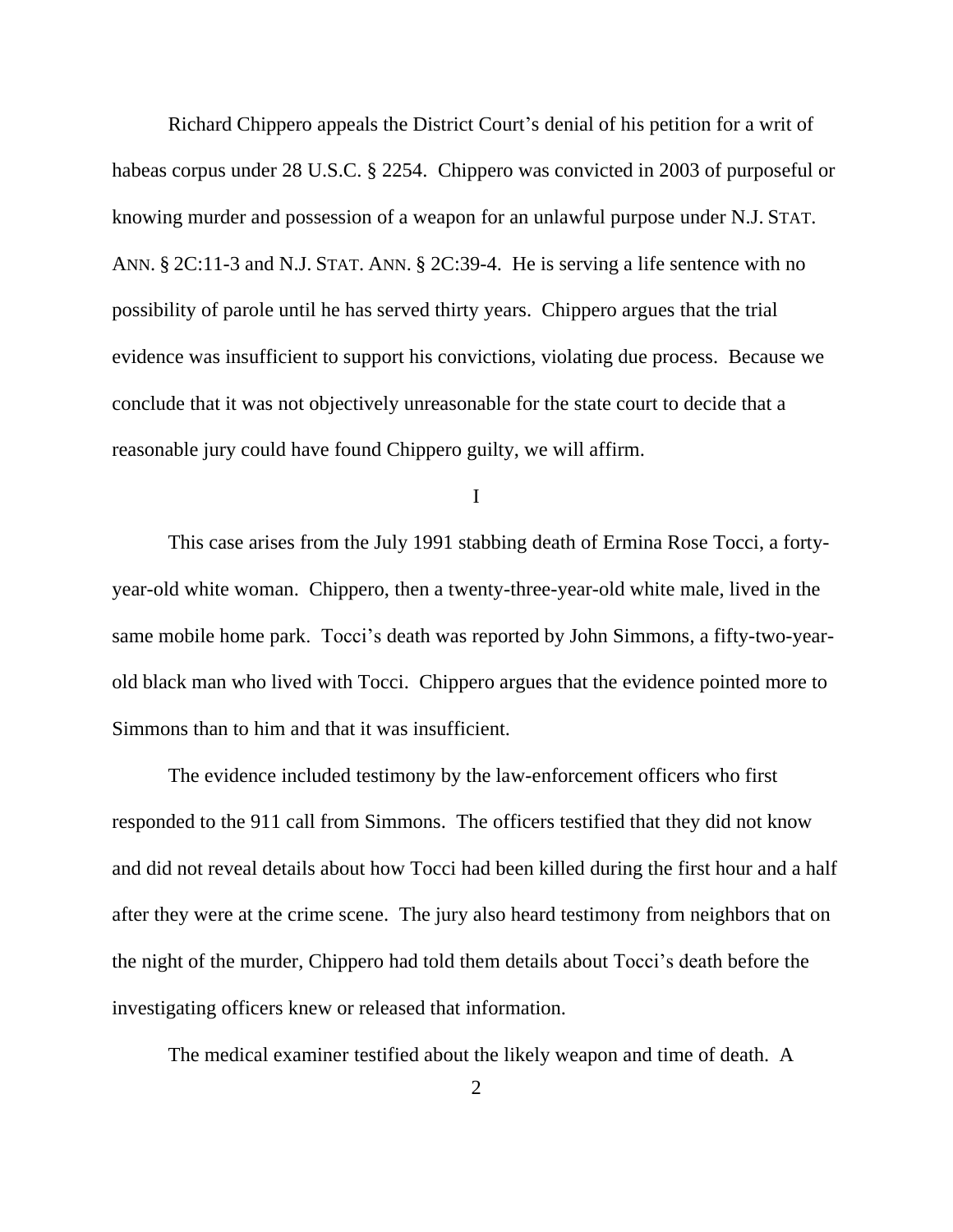forensic scientist testified that, while reviewing the crime scene and autopsy photographs, he noticed what appeared to be a shoeprint on Tocci's back. An investigator testified that he too later noticed a shoeprint on Tocci's back.

The officers testified about their investigation into Simmons's movements and whereabouts on the day in question. Simmons's coworker provided information about how and where Simmons spent most of the day. Simmons initially provided inconsistent information about his relationship with Tocci, but quickly became more forthcoming. He explained that he was not always honest with others about his relationship with Tocci because he was black and Tocci was white.

The jury also heard testimony from several witnesses placing Chippero near to, and Simmons away from, Tocci's mobile home on the day and during the likely time of the murder.

In addition to this testimony, a man visiting the mobile home park on the day Tocci died identified Chippero from a newspaper photograph as the man he saw near Tocci's home at the relevant time and described his clothing. Officers testified that when they executed a search warrant on the mobile home where Chippero lived, they seized a folding knife and sneakers of a type capable of making the shoeprint later found on the photo of Tocci's back. An officer and Chippero's mother both testified that Chippero's mother later gave the officer a t-shirt that she had found in the Chippero mobile home. The shirt had pink and orange stains. Chippero's mother washed and bleached the shirt before giving it to the officer.

3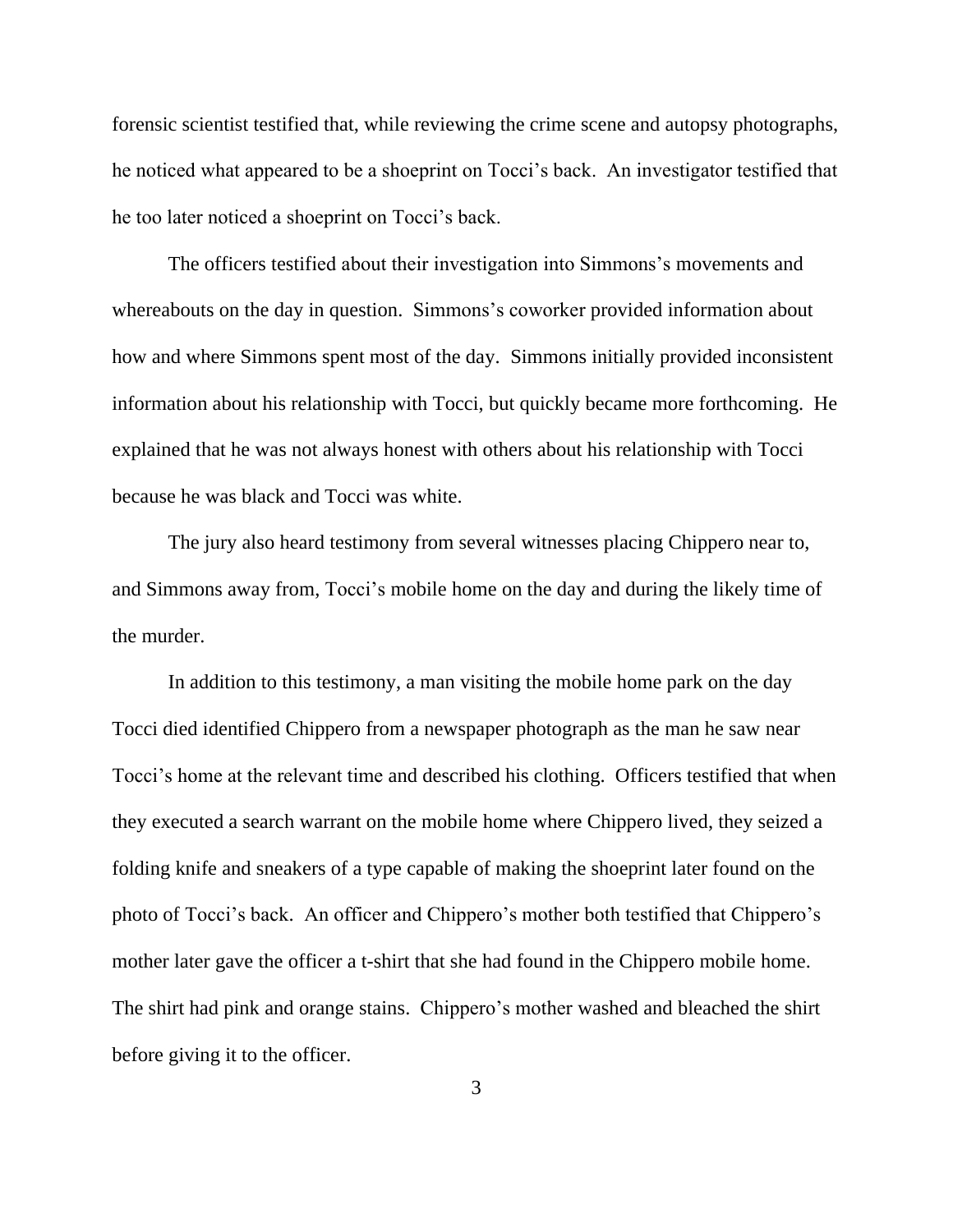The forensic evidence was scant and did not implicate Chippero or exculpate Simmons. The jury heard stipulations that excluded Chippero, but not Simmons, as the person whose sperm was found in Tocci's body. Blood was found on the shoelace of one of Chippero's shoes, but it was not Chippero's or Tocci's, and it was not compared to Simmons's blood. Blood was also found on the shoe, but the amount was too small to test for source.

One more detail. The witness who had identified Chippero near Tocci's home at the relevant date and time testified at trial that he had received a phone call at work from someone who identified himself as Simmons. The caller stated, "I killed Rosie." (J.A. at A1309).An investigating officer testified that the call came from the jail pod and floor where Chippero was held after his arrest. The officer testified that some inmates receive copies of discovery and are not prevented from sharing information with each other. In short, another inmate could have made the call.

The jury convicted Chippero of purposeful or knowing murder and possession of a weapon for an unlawful purpose but found him not guilty of felony murder and aggravated sexual assault. The judge sentenced Chippero to life imprisonment, with thirty years to be served before parole eligibility. After multiple appeals, Chippero filed a petition for habeas corpus in 2015. The District Court denied the petition and did not grant a certificate of appealability.

Chippero appeals. We granted a certificate of appealability as to "whether the District Court erred in denying his claim that the evidence was insufficient to sustain his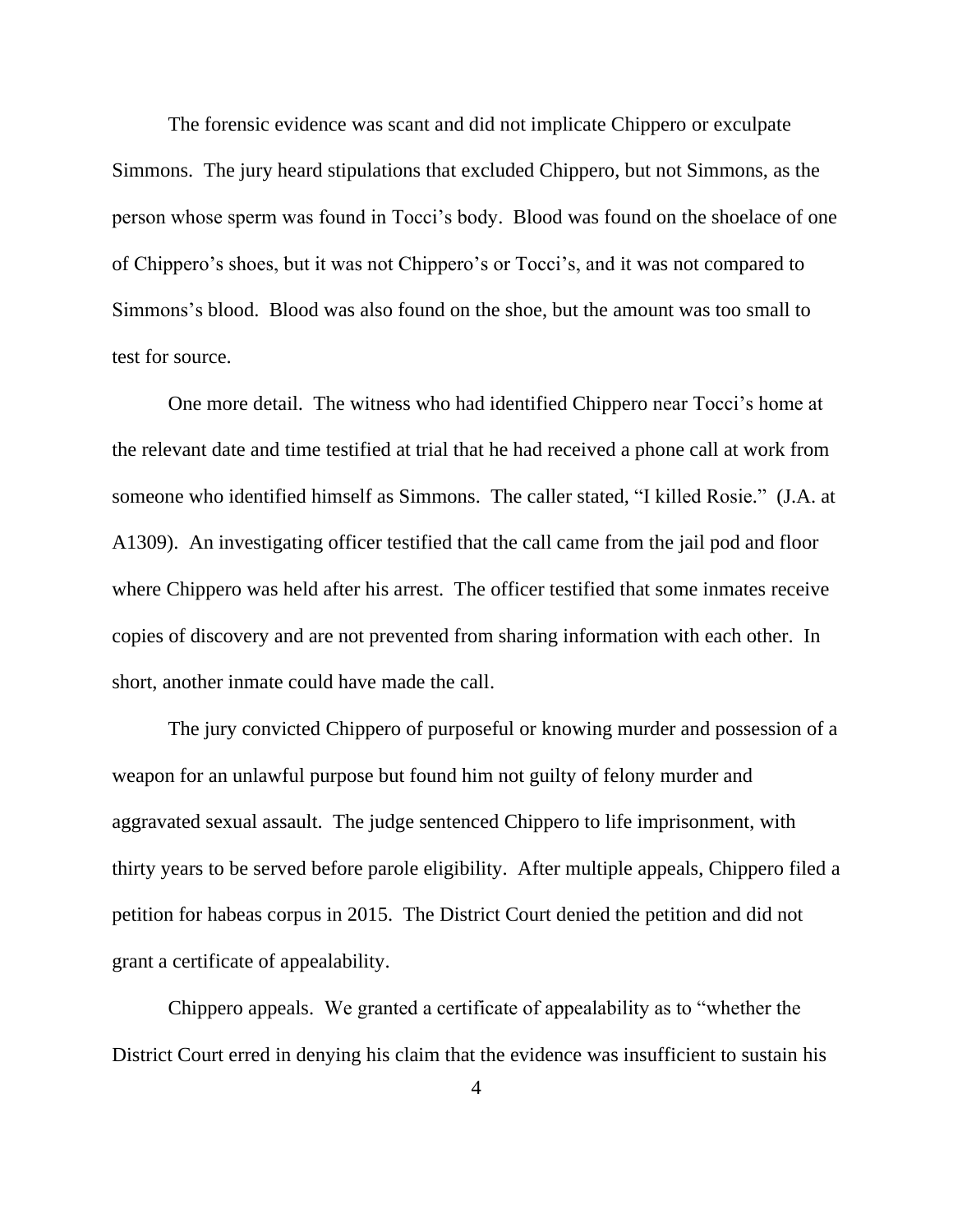conviction." (J.A. at A57).

 $II<sup>1</sup>$ 

"[W]e review the [New Jersey] court's adjudication of the merits of the insufficient evidence claim on [Chippero's] direct appeal under the same standard that the District Court was required to apply, namely, the standard provided in the Antiterrorism and Effective Death Penalty Act of 1996 (AEDPA)." Travillion v. Superintendent Rockview SCI, 982 F.3d 896, 901 (3d Cir. 2020) (citing Showers v. Beard, 635 F.3d 625, 628 (3d Cir. 2011)). Under AEDPA, habeas relief is available if a state court has decided the merits of the petitioner's habeas claim, and the adjudication resulted in a decision that (1) "was contrary to, or involved an unreasonable application of, clearly established Federal law," or (2) "was based on an unreasonable determination of the facts in light of the evidence presented in the State court proceeding." 28 U.S.C. § 2254(d).

The "relevant question is whether, after viewing the evidence in the light most favorable to the prosecution, any rational trier of fact could have found the essential elements of the crime beyond a reasonable doubt." Jackson v. Virginia, 443 U.S. 309, 319 (1979) (emphasis in original). A "reviewing court 'faced with a record of historical facts that supports conflicting inferences must presume—even if it does not affirmatively appear in the record—that the trier of fact resolved any such conflicts in favor of the prosecution, and must defer to that resolution.'" Cavazos v. Smith, 565 U.S. 1, 7 (2011)

<sup>&</sup>lt;sup>1</sup> The District Court had jurisdiction over the habeas petition pursuant to 28 U.S.C. § 2254. We have appellate jurisdiction under 28 U.S.C. §§ 1291 and 2253.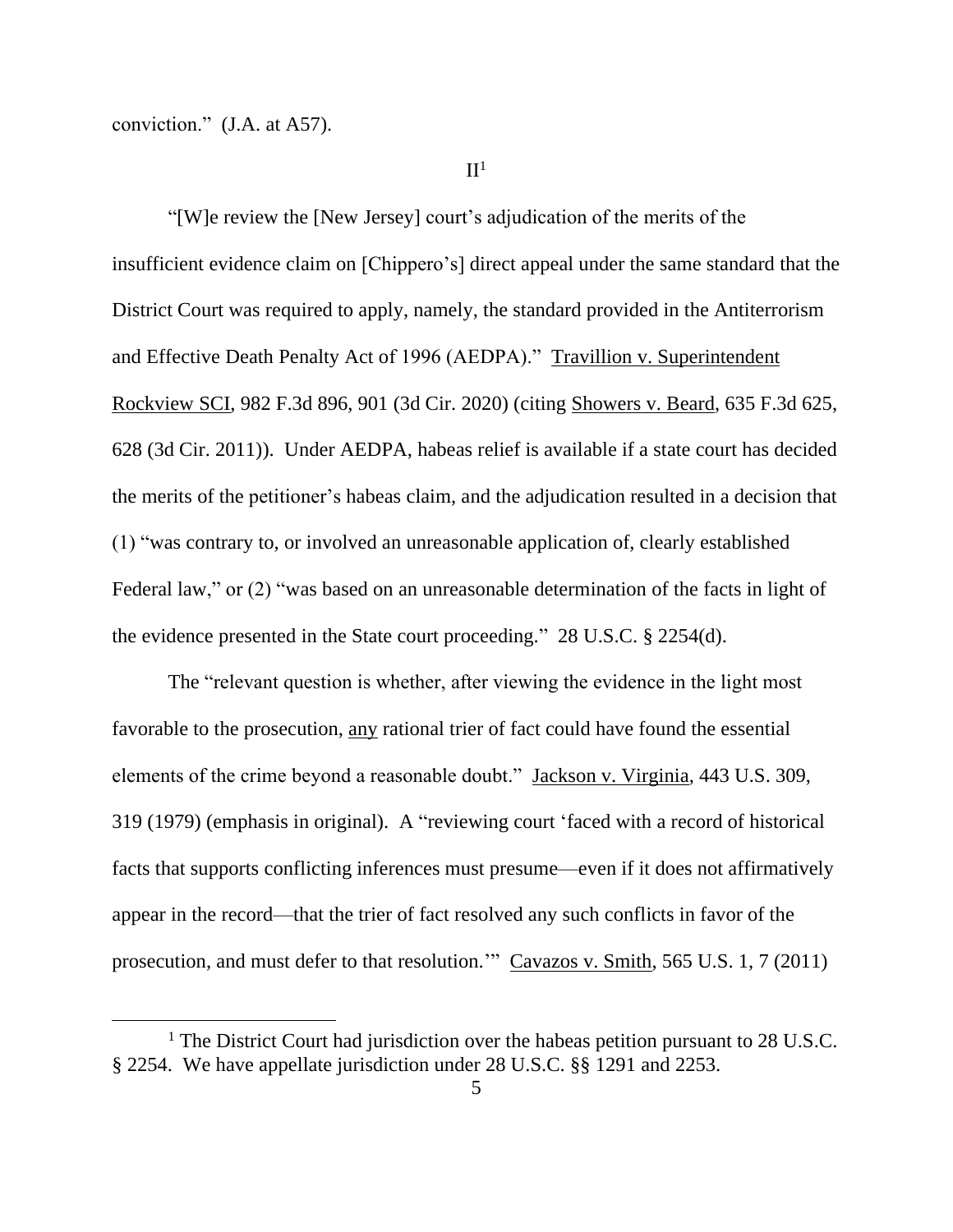(per curiam) (quoting Jackson, 443 U.S. at 326). A "state-court decision rejecting a sufficiency challenge may not be overturned on federal habeas unless the decision was objectively unreasonable." Parker v. Matthews, 567 U.S. 37, 43 (2012) (per curiam) (citation and internal quotation marks omitted).

Viewing the evidence in the light most favorable to the prosecution, a rational trier of fact could have found Chippero guilty on both counts beyond a reasonable doubt. A person commits purposeful or knowing murder if he purposefully or knowingly "causes death or serious bodily injury resulting in death." N.J. STAT. ANN. § 2C:11-3(a)(1)(2); State v. Lodzinski, 265 A.3d 36, 53 (N.J. 2021). "Any person who has in his possession any weapon, except a firearm, with a purpose to use it unlawfully against the person or property of another is guilty of a crime of the third degree." N.J. STAT. ANN. § 2C:39- 4(d); see State v. Villar, 696 A.2d 674, 677 (N.J. 1997) (describing the elements).

Several neighbors testified that Chippero revealed details about Tocci's death when this information was known only to the immediate responders, or not known at all. Chippero claimed to have overheard information on the police scanner, but the jury listened to recordings of the scanner from that night. Several witnesses identified Chippero as having been around Tocci's home during the relevant date and time. One of these witnesses received a call from the floor of the jail where Chippero was housed in which the caller attempted to implicate Simmons.

The jury also heard evidence about the shoe found at Chippero's house and the photograph of the shoe print on Tocci's back that had treads similar to the treads of the